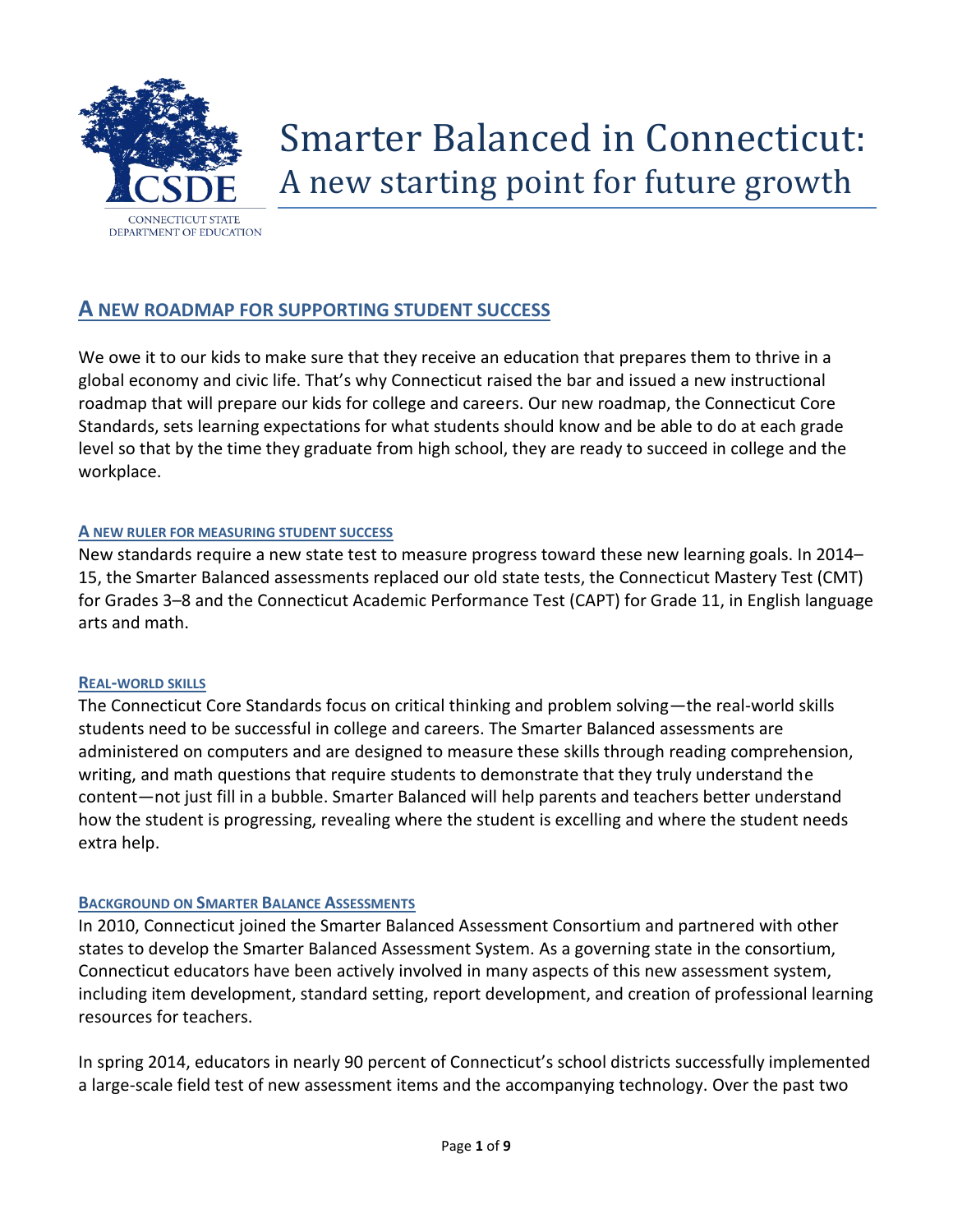years, thousands of Connecticut educators have also participated in important professional learning activities.

## **STATEWIDE PICTURE**

In 2015, the Smarter Balanced tests replaced the old state tests, the Connecticut Mastery Test (CMT) and Connecticut Academic Performance Test (CAPT) in both ELA and math for students in Grades 3-8 and 11 statewide. In total, approximately 267,000 students took the Smarter Balanced exams in 2015, the first operational year of the new state assessments. In 2014, about 90 percent of school districts administered the Smarter Balanced field test in lieu of the CMT and CAPT tests.

| Grade          | % at Level 1:<br>Does Not Meet<br>the Achievement<br>Level | % at Level 2:<br>Approaching the<br>Achievement<br>Level | % at Level 3:<br>Meets the<br>Achievement<br>Level | % at Level 4:<br>Exceeds the<br>Achievement<br>Level | % at Levels 3 & 4:<br>Meets or Exceeds the<br>Achievement Level |
|----------------|------------------------------------------------------------|----------------------------------------------------------|----------------------------------------------------|------------------------------------------------------|-----------------------------------------------------------------|
| 3              | 23.0%                                                      | 23.3%                                                    | 23.9%                                              | 29.7%                                                | 53.6%                                                           |
| 4              | 25.7%                                                      | 19.3%                                                    | 24.3%                                              | 30.7%                                                | 55.0%                                                           |
| 5              | 22.5%                                                      | 18.9%                                                    | 32.7%                                              | 25.8%                                                | 58.5%                                                           |
| 6              | 19.3%                                                      | 25.1%                                                    | 35.0%                                              | 20.5%                                                | 55.6%                                                           |
| $\overline{7}$ | 21.1%                                                      | 21.8%                                                    | 38.8%                                              | 18.3%                                                | 57.1%                                                           |
| 8              | 19.9%                                                      | 26.1%                                                    | 37.1%                                              | 17.0%                                                | 54.0%                                                           |
| 11             | 22.1%                                                      | 24.5%                                                    | 32.3%                                              | 21.1%                                                | 53.4%                                                           |
| <b>State</b>   | 21.9%                                                      | 22.7%                                                    | 32.1%                                              | 23.3%                                                | 55.4%                                                           |

#### **English language arts:** 2015 statewide results by grade and level

## **Mathematics:** 2015 statewide results by grade and level

| Grade        | % at Level 1:<br>Does Not Meet<br>the Achievement<br>Level | % at Level 2:<br>Approaching the<br>Achievement<br>Level | % at Level 3:<br>Meets the<br>Achievement<br>Level | % at Level 4:<br>Exceeds the<br>Achievement<br>Level | % at Levels 3 & 4:<br>Meets or Exceeds the<br>Achievement Level |
|--------------|------------------------------------------------------------|----------------------------------------------------------|----------------------------------------------------|------------------------------------------------------|-----------------------------------------------------------------|
| 3            | 27.0%                                                      | 25.0%                                                    | 29.7%                                              | 18.3%                                                | 48.0%                                                           |
| 4            | 22.9%                                                      | 32.9%                                                    | 27.4%                                              | 16.8%                                                | 44.2%                                                           |
| 5            | 33.1%                                                      | 30.0%                                                    | 19.2%                                              | 17.7%                                                | 36.9%                                                           |
| 6            | 31.3%                                                      | 31.4%                                                    | 21.1%                                              | 16.3%                                                | 37.3%                                                           |
| 7            | 31.5%                                                      | 29.8%                                                    | 22.1%                                              | 16.7%                                                | 38.8%                                                           |
| 8            | 37.1%                                                      | 26.1%                                                    | 18.9%                                              | 18.0%                                                | 36.8%                                                           |
| 11           | 46.3%                                                      | 23.2%                                                    | 18.9%                                              | 11.6%                                                | 30.6%                                                           |
| <b>State</b> | 32.4%                                                      | 28.5%                                                    | 22.5%                                              | 16.6%                                                | 39.1%                                                           |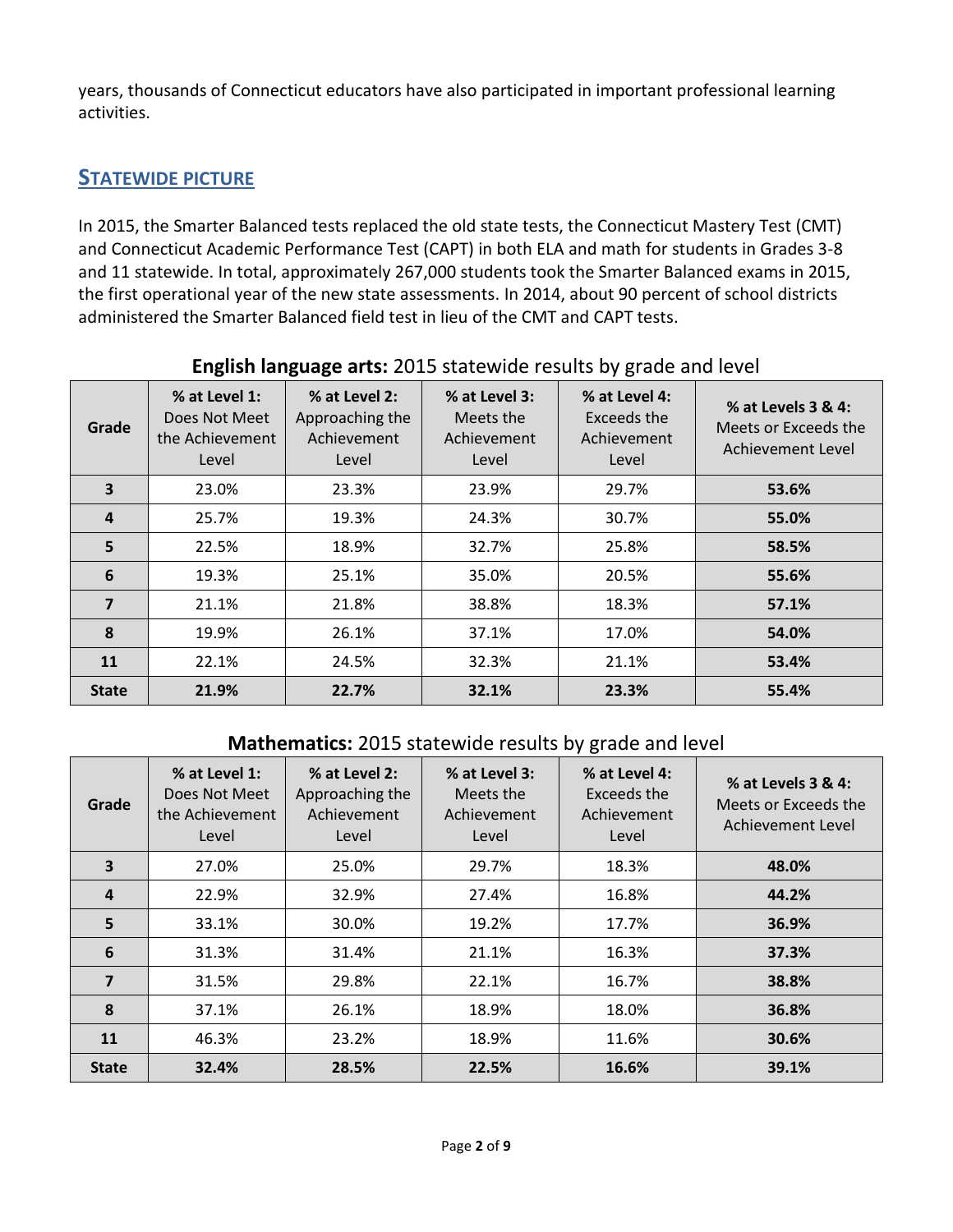A complete listing of statewide, district and school results can be found: [http://www.ct.gov/sde/SettingtheBaseline2015.](http://www.ct.gov/sde/SettingtheBaseline2015)

Students are still administered the CMT Science in Grade 5 and 8 and the CAPT Science in Grade 10 in compliance with federal and state law. Compared with last year, each grade dipped slightly compared to 2014.

- In Grade 5, 79 percent of students performed at proficient, while 56 percent of students performed at Goal.
- In Grade 8, 77 percent of students performed at proficient, while 61 percent of students performed at Goal.
- In Grade 10, 78 percent of students performed at proficient, while 45 percent of students performed at Goal.

For a complete listing of all district and school 2015 CMT Science and CAPT Science results, please visit: [www.ctreports.com.](file:///E:/www.ctreports.com)

# **BRIGHT SPOTS**

With the expectation that scores would drop, the SDE anticipated that statewide results would largely mirror performance on the 2012–13 National Assessment of Educational Progress (NAEP), nationwide exams considered by some to be the gold-standard for testing. Preliminary analysis of the scores revealed some bright spots.

Connecticut's results show that this year's English language arts results beat expectations significantly. In Grade 4, 43 percent of students met the 2013 NAEP reading proficiency standard, whereas 55 percent of fourth-graders met or exceeded the achievement level in ELA on the 2015 Smarter Balanced exam.



In Grade 8, 45 percent of students met the 2013 NAEP reading proficiency standard, whereas 54 percent of eighth-graders met or exceeded the achievement level in ELA on the 2015 Smarter Balanced exam.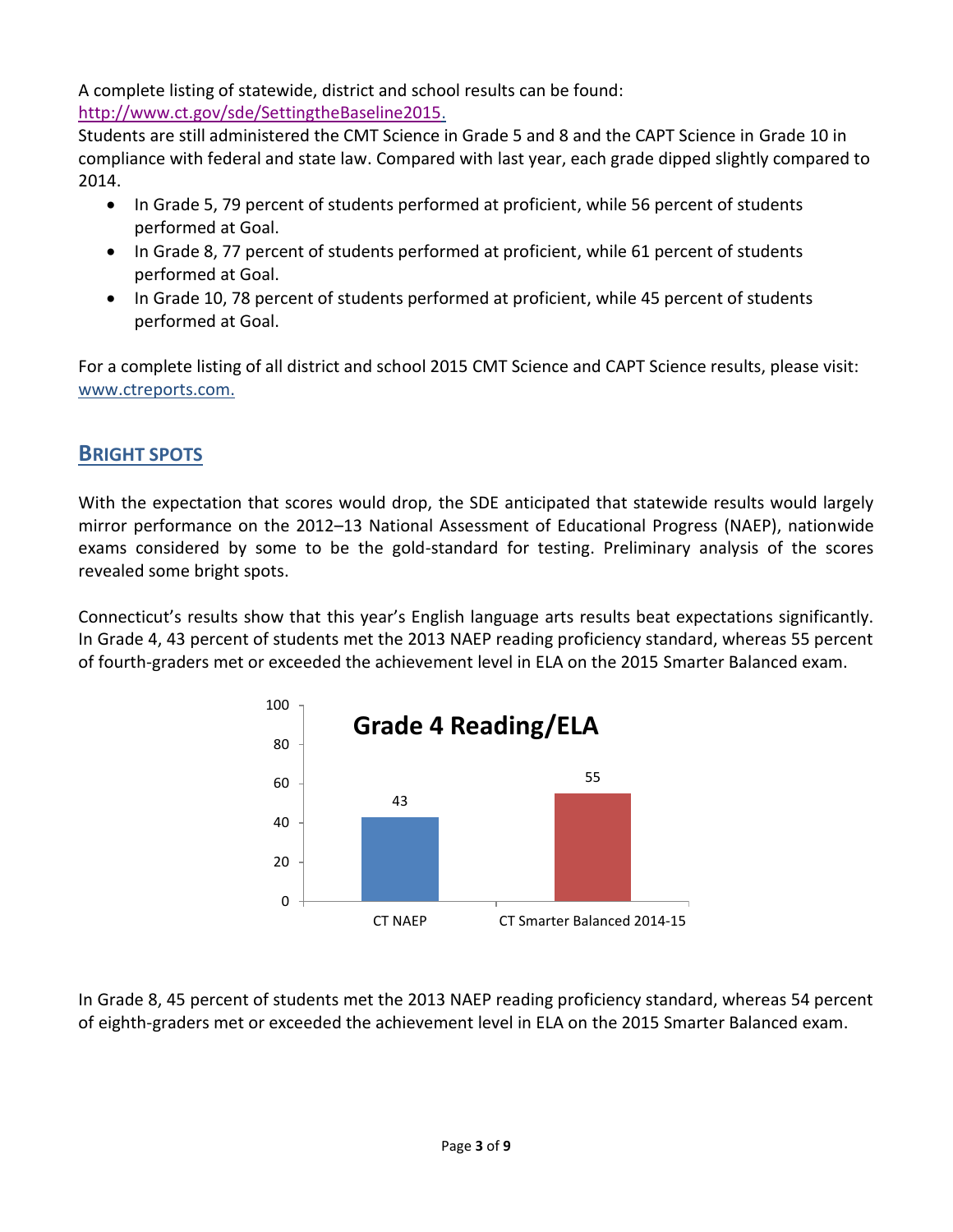

The performance of the state's youngest readers emerged as a bright spot in the 2015 statewide Smarter Balanced results. More third- and fourth-graders, 29.7 percent and 30.7 percent, respectively, performed within the top level, "Level 4: Exceeds the achievement level," than performed within any of the other three individual levels.



Statewide distribution of student performance at each achievement level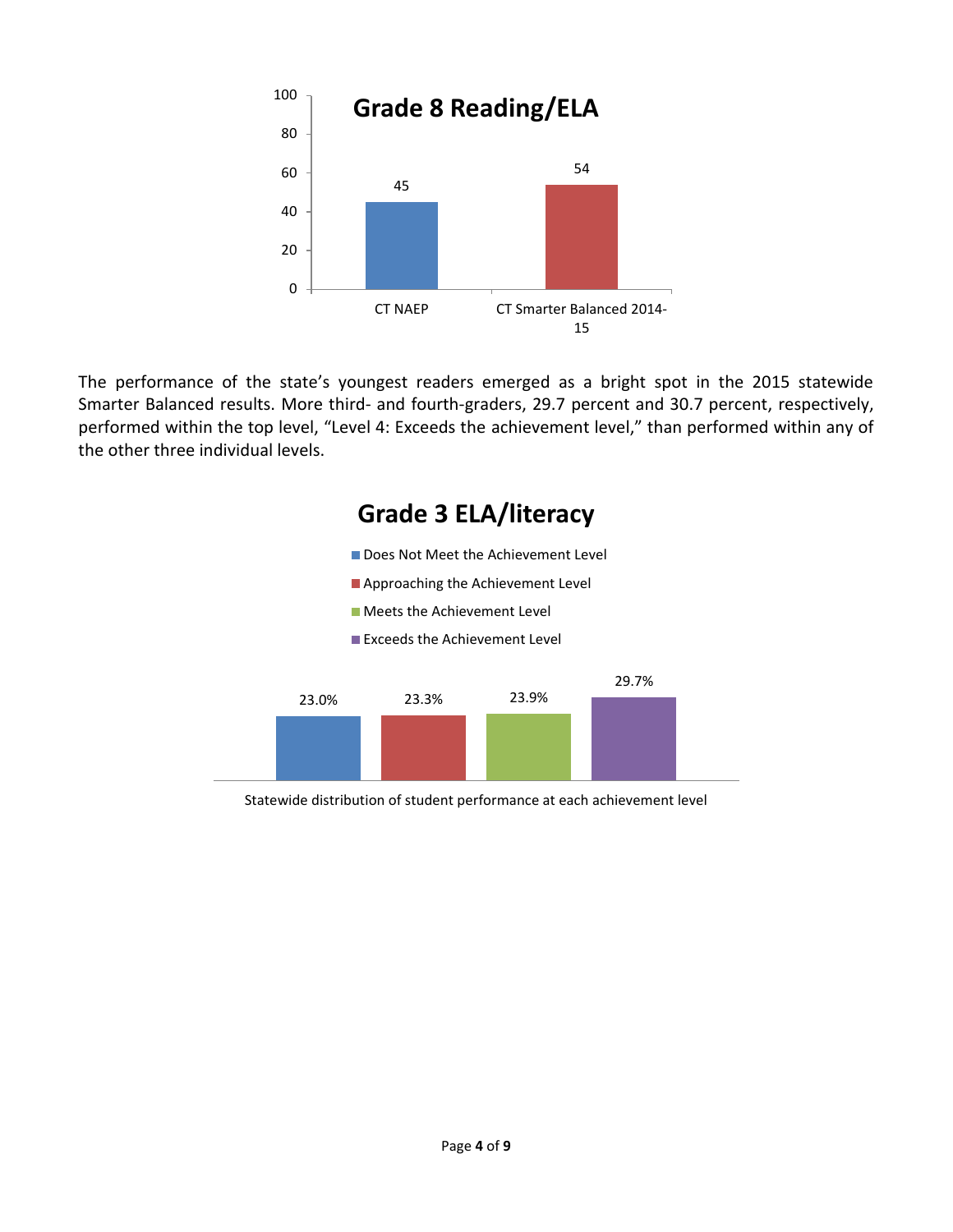

Statewide distribution of student performance at each achievement level

Two Alliance District high schools emerged as bright spots of the 2015 Smarter Balanced administration. As schools accelerated into the higher, more rigorous material, Bloomfield High School and New London High School continued to build upon their school improvements and exited their status as turnaround schools, which represent the lowest performing 5 percent of schools in the state.

# **THE NEW BASELINE**

Given that the new exams test different content and skills than the state's old exams tested, the scores cannot be compared. With the new tests, students will receive new scores. As expected, results look different from scores under the old assessment system.

This does not mean that students are learning less. Rather, it reflects that the bar was set higher.

The Connecticut Core Standards and the Smarter Balanced assessments were informed by the National Assessment of Educational Progress (NAEP). Known as the "nation's report card," NAEP is the largest nationally representative and continuing assessment of students' knowledge in reading and math on a state-by-state basis. Proficient performance (level 3 of 4) on the NAEP is indicative of "competency over challenging subject matter."

It was expected that the 2015 statewide results would be similar to state results on NAEP. Students outperformed these early estimates in English language arts, but fared as anticipated in math.

Overall, the results do reveal similarities between the Smarter Balanced and NAEP performance at or above level 3. This is not surprising because Smarter Balanced was informed by NAEP; NAEP items were included in the Smarter Balanced field test; and student responses to the NAEP items were viewed alongside performance on field test items as part of achievement level setting.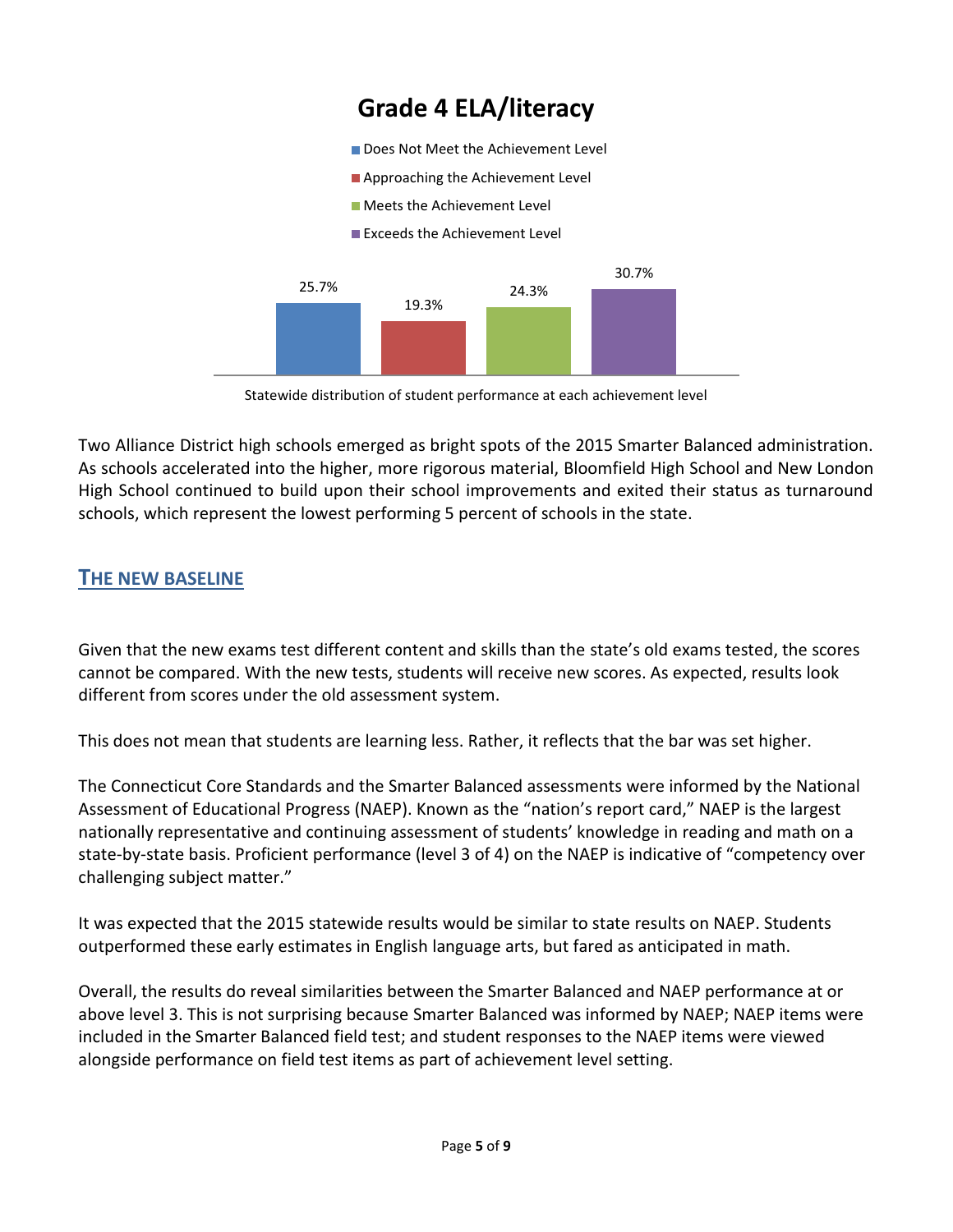Figures 1 through 4 above present the best available data in Grades 4 and 8 in mathematics and ELA/literacy across several assessments<sup>1</sup>. Besides the percentage of students across the Smarter Balanced states<sup>2</sup> performing at or above level 3 on the Smarter Balanced field test, the figures also include:

- the percentage of public school students in consortia states scoring at or above Level 3: Meets Grade Level Standards on the Smarter Balanced field test in 2013–14 based on scientific national sample;
- the percentage of Connecticut public school students scoring at or above NAEP "proficient" in 2012– 13; and
- the percentage of students scoring at or above the Smarter Balanced Level 3: Meets Grade Level Standards in 2014–15.



This graph illustrates the similarities between the Smarter Balanced and NAEP performance at or above level 3 in Grade 4 reading.

 $\overline{a}$ 

<sup>1.</sup> The comparative information provided here is purely informational; it would be inappropriate to draw definitive conclusions from these data. Moreover, given that these assessments were developed separately, are based on different content standards, are administered differently, and have dramatically different stakes for students and schools, strict point-by-point comparisons should not be made. 2. The states and U.S. territories that make up the Smarter Balanced consortium are: California, Connecticut, Delaware, Hawaii, Idaho, Michigan, Montana, Nevada, New Hampshire, North Dakota, Oregon, South Dakota, the Bureau of Indian Affairs, U.S. Virgin Islands, Vermont, Washington, and West Virginia. Iowa, North Carolina, and Wyoming are affiliate members.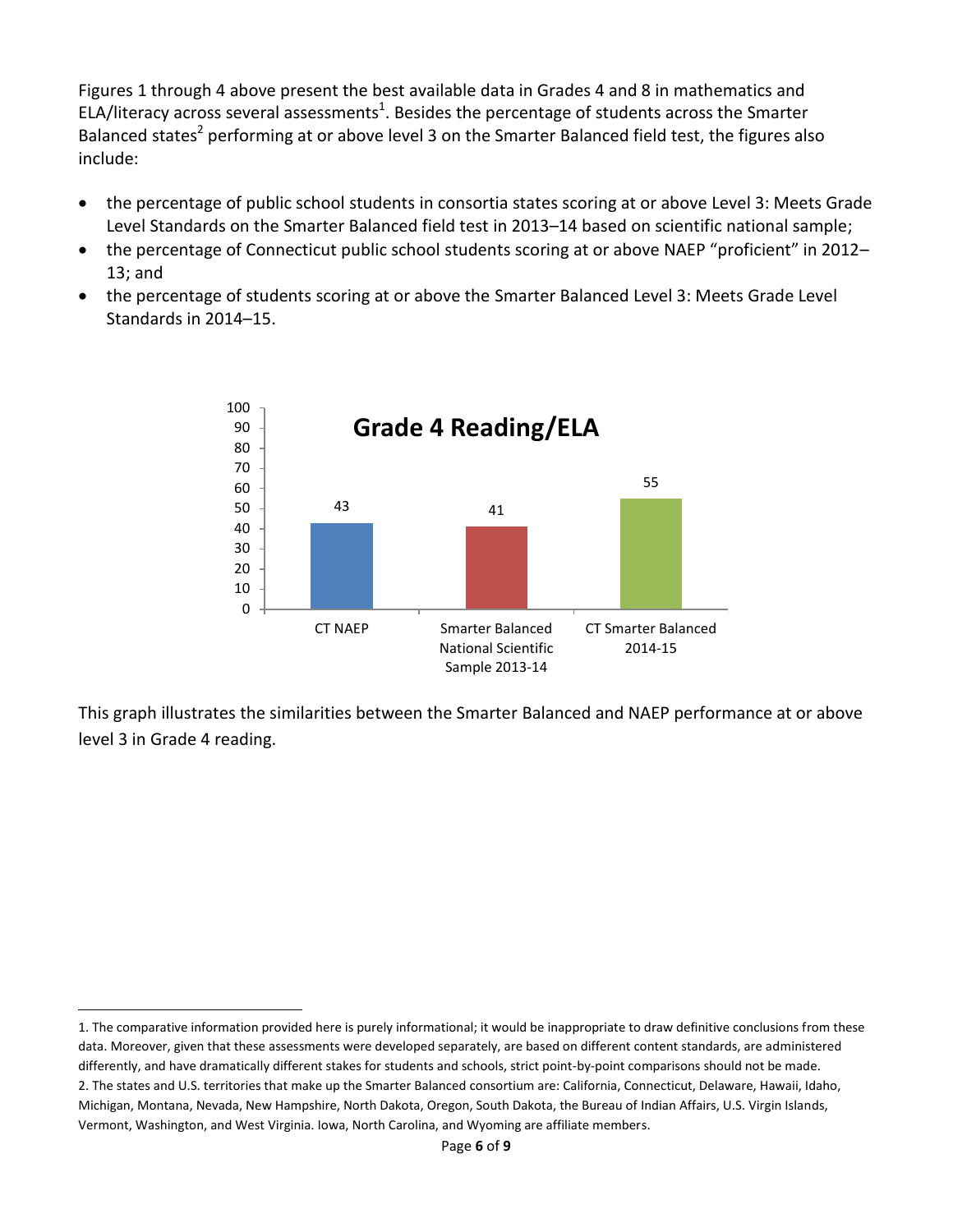

This graph illustrates the similarities between the Smarter Balanced and NAEP performance at or above level 3 in Grade 8 reading.



This graph illustrates the similarities between the Smarter Balanced and NAEP performance at or above level 3 in Grade 4 mathematics.



This graph illustrates the similarities between the Smarter Balanced and NAEP performance at or above level 3 in Grade 8 mathematics.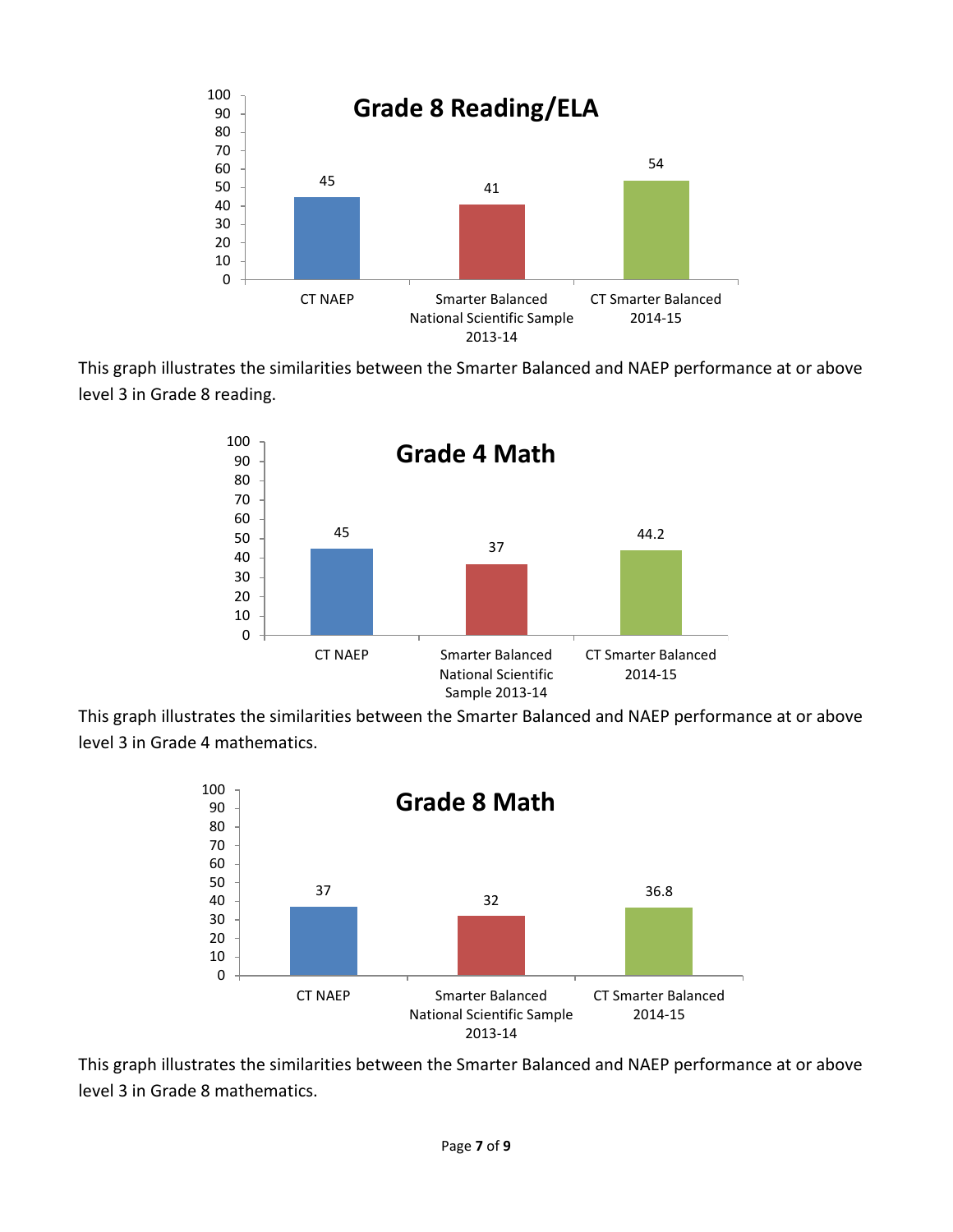## **BUILDING UPON THE NEW BASELINE: AREAS FOR GROWTH**

It is critical to recognize that Connecticut's ELA/literacy and mathematics achievement results in 2014– 15 will represent a new baseline for performance in those subject areas. The reason is that the results will be based on the first administration of a completely new state assessment that is aligned to new, more rigorous standards. The achievement results for 2014–15 reflect a change in expectations for what students should know and be able to do, not a change in their abilities.

Beyond 2015, in addition to measuring achievement annually, it will be equally—if not more important—to measure growth in student achievement from this new baseline. Together, measures of annual achievement and growth will more fully reflect students' progress toward fulfillment of the promise of college and career readiness. These measures will also acknowledge the efforts of Connecticut educators who have been working tirelessly over the past few years to implement the Connecticut Core Standards.

Math scores matched the state's estimates. Nonetheless, as a starting point to spearhead the state's efforts to improve supports in math, Commissioner Wentzell announced that she will convene educators, industry and business leaders, and experts in math and STEM instruction on a Commissioner's Council on Mathematics. This group will be charged with identifying best practices, both in Connecticut and across the nation, and to explore promising innovations in the area of math and science instruction.

Secondly, the SDE plans to intensify supports to math teachers. The new academic standards, the Connecticut Core Standards, represent a significant shift in what students should know and be able to do in the subject. To date, the SDE has sponsored training for thousands of Connecticut educators. In the coming year, the SDE will continue to offer quality professional development opportunities for educators who teach math. In addition, the SDE will explore other, innovative professional learning opportunities to strengthen supports for Connecticut's math educators.

Further analysis of the 2015 Smarter Balanced results reveals achievement gaps among high-needs students' performance when compared to their peers—ones that must be closed. The high-needs group represents a super subgroup of all low-income students, English learners (ELs), and students with disabilities (SWD) in Connecticut. A high concentration of high-needs students attends schools in Alliance Districts.

Of all the high-needs students in Connecticut, only 30.6 percent are meeting or exceeding the achievement standards (Level 3) in ELA, whereas 74.9 percent of all their non-high-needs peers are meeting or exceeding the achievement standard in ELA. In math, only 16.4 percent of high-needs students statewide are meeting or exceeding the achievement standards (Level 3), whereas 57 percent of all their non-high-needs peers are meeting or exceeding the achievement standard.

The Alliance District program is the state's lead initiative to improve student success in the state's 30 most chronically struggling school districts and to help close achievement gaps. The program provides greater resources in exchange for greater accountability to ensure that students, who need the most help, get the assistance they need. Since its creation in 2012, the Alliance District program has invested a total of \$407 million in Connecticut's high-needs school districts.